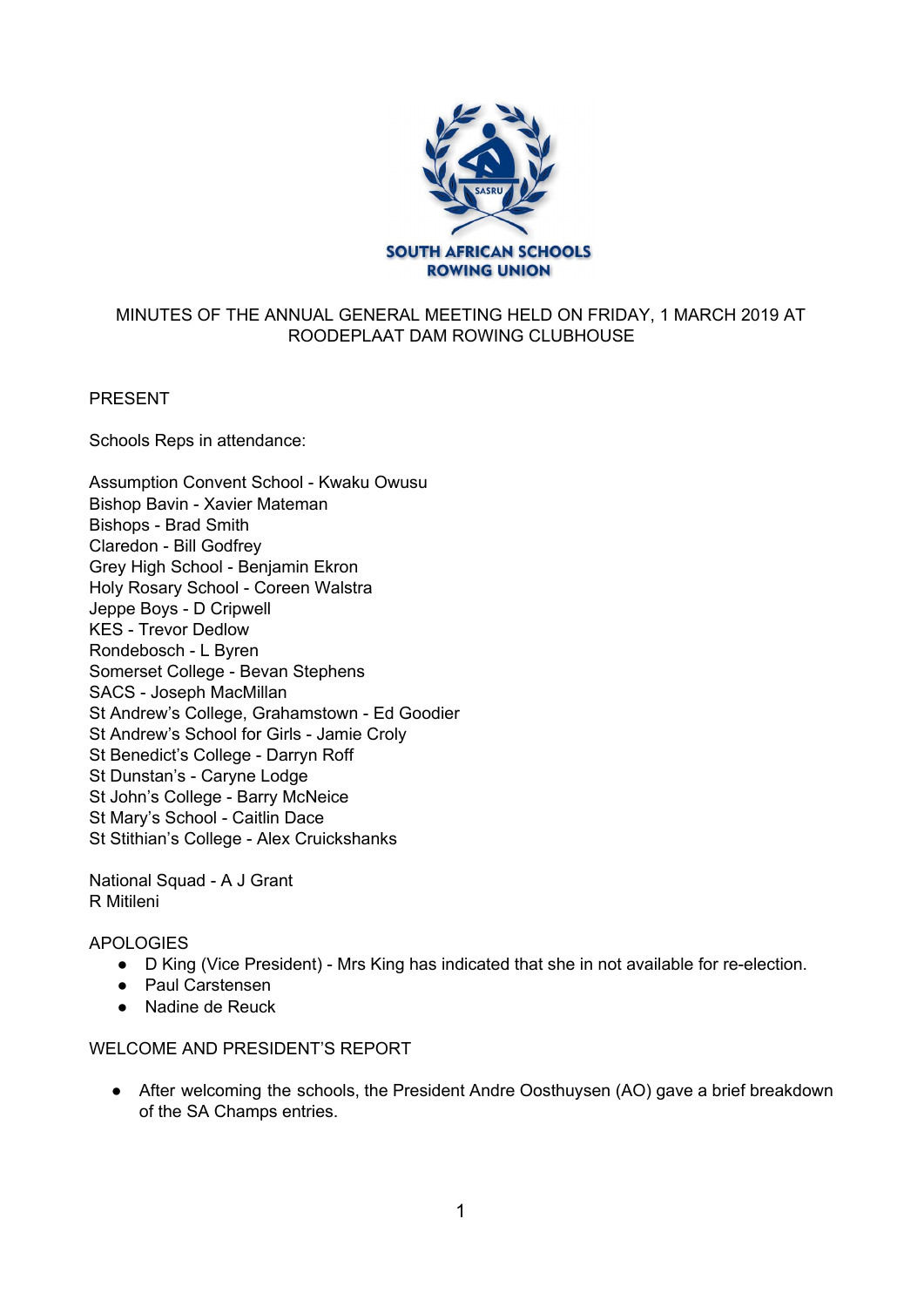|             | 2018      | 2019      |
|-------------|-----------|-----------|
| Athletes    | 1403      | 1383      |
| <b>Boys</b> | 978 (69%) | 926 (67%) |
| Girls       | 425 (31%) | 457 (33%) |

- AO thanked coaches, athletes and officials for the wonderful organisation and co-operation which marked the day!) Thank you to each and every Gauteng schools who assist SASRU with staging the regatta.
- Huge increases in costs security and fencing (from Monday this situation). We will need to seriously consider increasing regatta fees in order to meet those costs. Fees have not been increased in quite a while.
- SASRU thanks RMB on board as a continued sponsor of the regatta. The sponsorship comprises a financial contribution of R150 000 towards the running of the champs as well as 100% assistance with Rowers' & Officials' gifts and the Regatta Photographer.

Thank you too must go to:

Savuka for cleaning. Entirely sponsored. 24/7 reduced rates. Telkom wifi infrastructure (regrettably at this stage for Telkom users only)

• Call for additional volunteers last year went unheeded. Will continue to function with the commission chairs we currently have in place. If there is a resignation in this regard, ACO may approach coaches to lend their expertise.

### FINANCIAL REPORT

● The Treasury Report for the 2018 Championships is attached to these minutes.

Highlights for 2018 Championships:

Profit - R107 000 Gate takings - R 201 970 (cp. 2017 - R219 762) Entry Fees - R55 370 Vendors - R57 255.50

Operational costs increased from R246 000 in 2017 to R326 000 in 2018.

Greatest challenge is the strain on the Roodeplaat infrastructure. The facilities fee of R29 000 had to be supplemented by an additional spend of R9000.

#### ELECTION OF OFFICE BEARERS

Deanne King, Headmistress of St Andrews for Girls, has indicated that she is no longer available to stand as Vice President. ACO thank Deanne in her absence for her enthusiasm for rowing and the support she has offered during her tenure.

• Andre Oosthuysen re-elected as President (Nomination: St Benedict's; Second: KES)